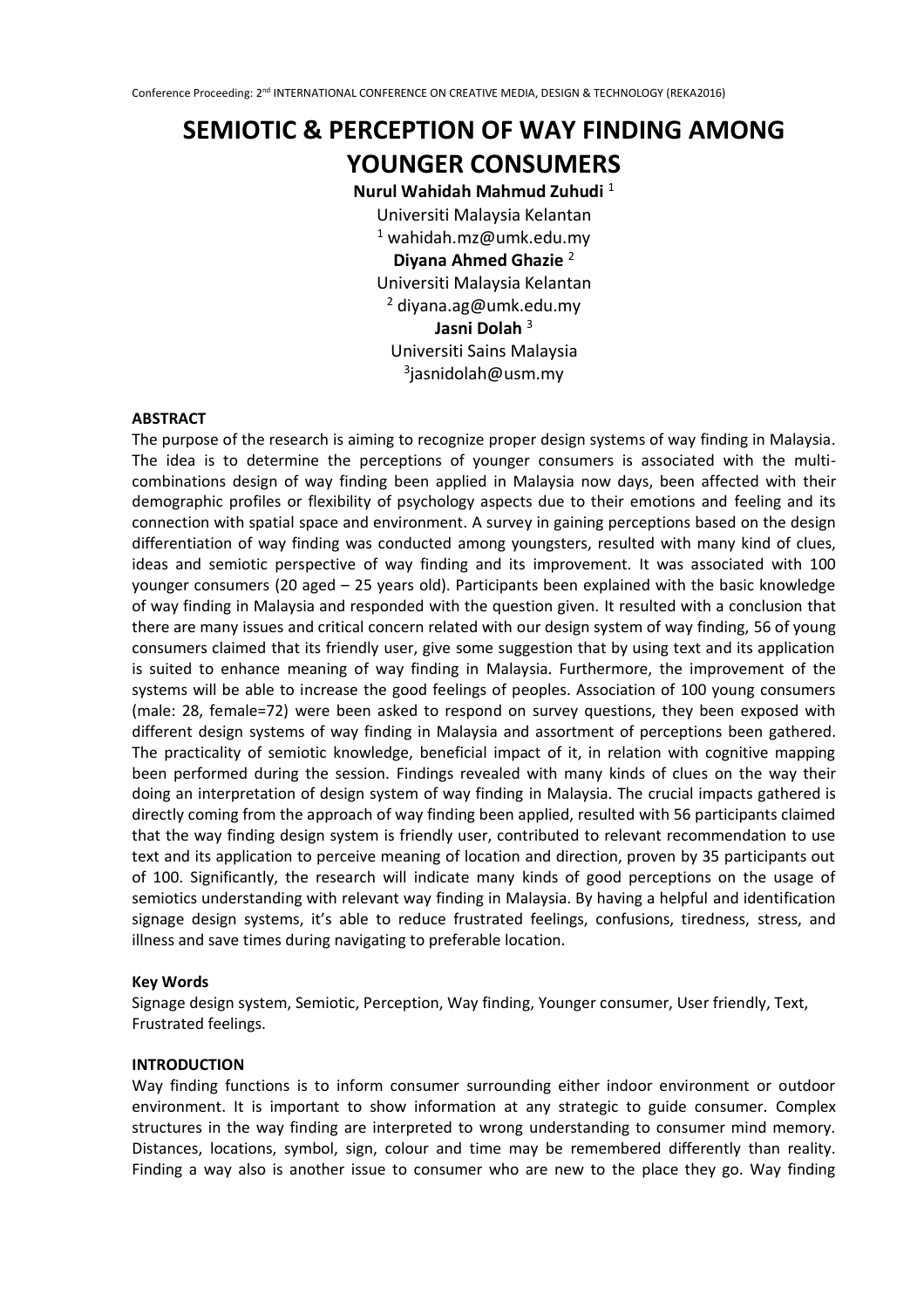system is part of the decision making process in selection their own route and path. Very often consumer rely on hands free kit etc. maps, brochure and road signage. In the end, if they fail to reach their designate area within their time, this will cause of frustrations and unhappy experience. Salvatore Zingale (2016) clarified that, environment we live now a days populated by all sorts of sign, commercial signs, notices, lights and decorations. We can see the application was on the road sign, building environment like stations, offices, hospital, etc. It says that signage can help consumer to find their ways but not with complex or large facilities on it (Dogu & Erkip, 2000), caused that, they might be able to get some aids during navigating. According to Lauren H.Mandel (….) there is other way to assist way-finding tools such as maps, signs, architectural cues and verbal assistance. There are good recommendation coming from Reinlambrichts (2014), way finding involves four stages which are location; route decision that guide direction, route decision; well plan destination to reach, route monitoring; to make sure route selection is in the right direction and last is destination recognition; where by the destination is reach at the right time and right place.

# **1.1 Semiotic**

Semiotic or semiology, first emerged in early 1900, cited at olinda.com (2000) by Werner Hammersting. Ferdinand de Saussure defined that concept of language is the system of mutually defining entities. Saussure stated that, a sign is made up of two parts, the SIGNIFIER and the SIGNIFIED. According to dictionary.com semiotic is the element of communicative behaviour via language, gestures, clothing or etc. In other theory semiotic is a sign and symbolism of pragmatics, semantic and syntactic.

# **1.2 Perception**

Definition of perception is more on act or awareness of something through sense. In other description, perception is the process whereby people translate sensory of impressions into a coherent and unified view of the world around them. Example; the perception of many was that the speech given by Reverend Doctor Martin Luther King Jr was solely advocating for racial equality and justice (cited at businessdictionary.com)

Many general thought raise based on the practicality of symbol or shape, colour and its purpose to give direction which lead to the way of young consumer perceive and stimulate the meaning. According to Allison McCartney (2014), perception towards way finding design is people read shapes not letters. The shapes that they play around is the size of typography where by they used a mixed of capital and lower-case letters (tittle case) that facilities quick reading and understanding from far. Besides using the words on the way finding design, which tell consumers what to do and where to go, the colour, shape and position of the way finding expedite the communication process as well.

Way finding is part of people's daily lives. Every where we go we will have to find our ways through cities, through buildings, streets, highways all by refer to the road sign or way finding. Martin Raubal stated, perception of way finding focus on the exploration of mental representations rather than the information needs for way finding. According to Martin, in many cases people find it difficult to perform way-finding tasks in an unfamiliar environment because they are not provided with adequate knowledge. They either lack sufficient way finding information or their architectures are badly design and therefore not readable. And because of that, people will feel stressful when one gets lost either in an airport, a large building, or on a university campus.

# **1.3 Consumers**

The definition of consumer is an individual who buys products or services for personal use and not for manufacture or resale. A consumer is someone who can make the decision whether or not to purchase an item at the store and someone who can be influenced by marketing and advertisements. Any time someone goes to store and purchase a shirt, book or anything else they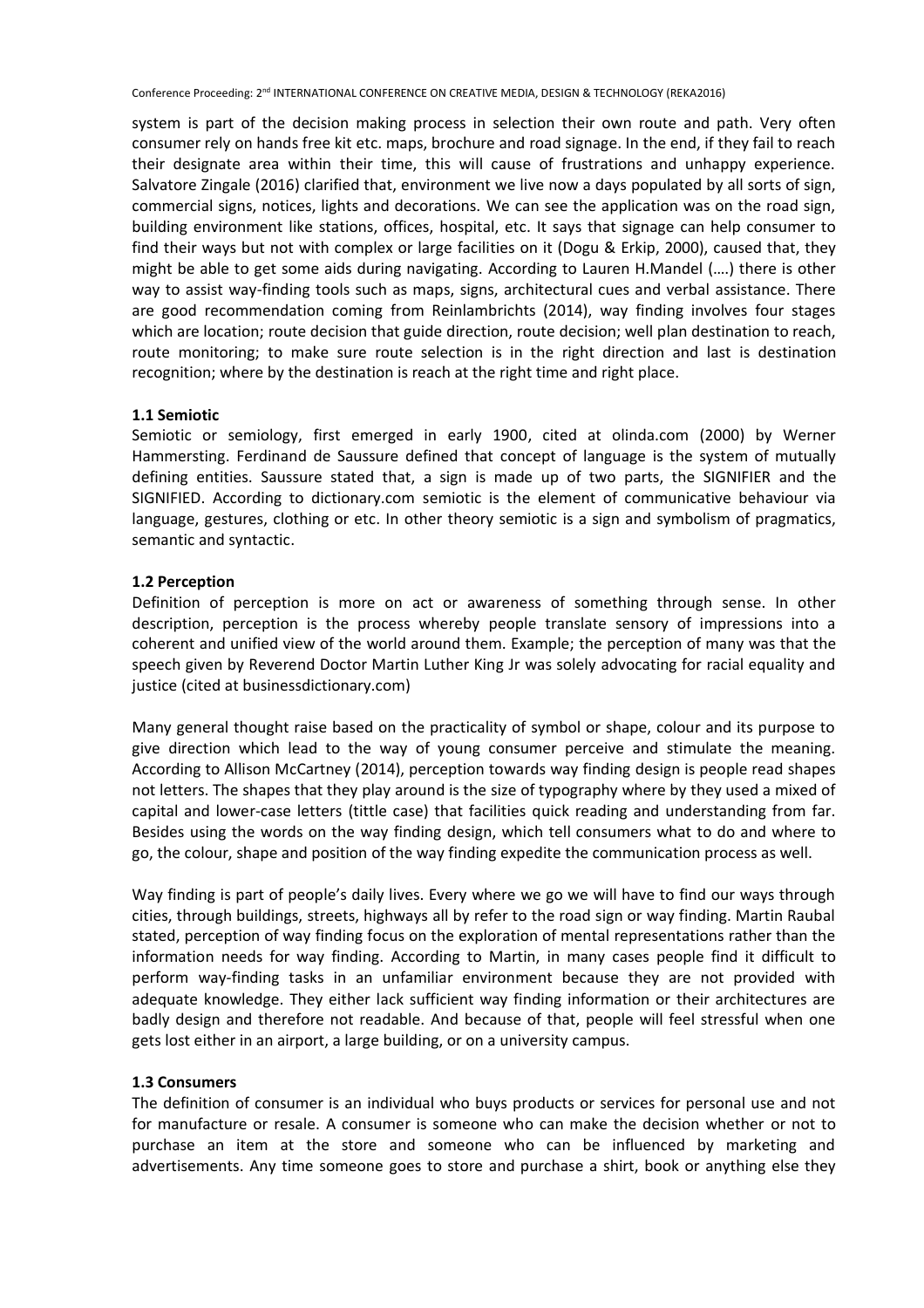are making that decision as a consumer. Alison Smiley decided to say, the relation between consumer and way finding is the sign need to be located so that they are clearly visible to roadway users. Example if the location of the sign is at the highway, it need to be located on the driver's line of sight, preferably on the right hand side of the road, where drivers expect to find signs. It is important the sign need to be in contrast colour with the background against which the driver can see it clearly.

### **LITERATURE REVIEWS**

# **Definition of Way Finding**

Way finding or road sign or also can be known as signage can be referred as information systems in order to guide consumer through physical environment. By using way finding, it can enhance consumer understanding and experience of the place or location, especially in complex built environments such as urban centre, health care, educational campuses and transportation facilities. Because of architectural environments became more complicated, consumer need visual aids such as map, directions and symbols to help guide them to reach their destinations. In these high-stress environments, effective way finding systems contribute to a sense of well being feeling, friendly user, safety and secure. In other word, way-finding function is to show information at strategic points, which is to guide consumer into the right directions. Mostly, design system of way finding is according to human behaviour; where by the characteristics of the sign must be clearly consist visual communication system and concise message where consumer does not need to think further. Clarification of information should remain with the simple elements, avoid unnecessary parts, and show what is needed to describe in relevant to the space, location or navigation path. To make way finding works and easier for consumer, do not forget about these characteristics; landmarks, orientation, navigation. Landmark; can be created by using art objects, buildings, street art, way finding signs or striking elements in landscape. These elements combined will shape the identity of an unknown area as seen from own perspective. With the use of landmark and marking elements an area will become more visible and will be easy to understand in human memory. Orientation; in order to navigate, the most important things to understand is need to know where are the build environment and where other destinations are located. Preferable it is good to know the distance in time from place to another. This is where maps are common used to indicate the location. Navigation; is the physical reference to a particular area, setting or destination. By using a static sign consumer will be guided along their path towards destinations.

# **2.1 Way Finding Design**

Creating a signage system for an area, building or architectural structure, it is essential to develop a strategic way finding system, which will help to build a modular way finding system that will adapt to the build environment and the consumer expectations for orientation and navigation purposes. In doing way-finding system, research is an important to understand the build environment, problem, what information needed in the system. There is four important types of signs need to remember: information signs, directional signs, and identification signs, warning signs. To make a signage design system work appropriately, a design grid is used to order to deliver information and to scale the signs to different sizes, etc. Do not need to put information into one sign, this will not help it will make things come worse, easily over looked and hard to deliver.

# **2.2 Way Finding (Signage) Typeface**

Typeface that usually used in signage is sans-serif with a simple easy to read and straightforward design. When using this type of typeface its actually help consumer to be more understand and easy to read. Therefore, the choice of a signage typeface is one of the key factors in order to make a way finding system work. When selecting a typeface for a signage there are few important things need to follow; a clear straightforward type design, san serif, easy to recognizable letterforms, type weight,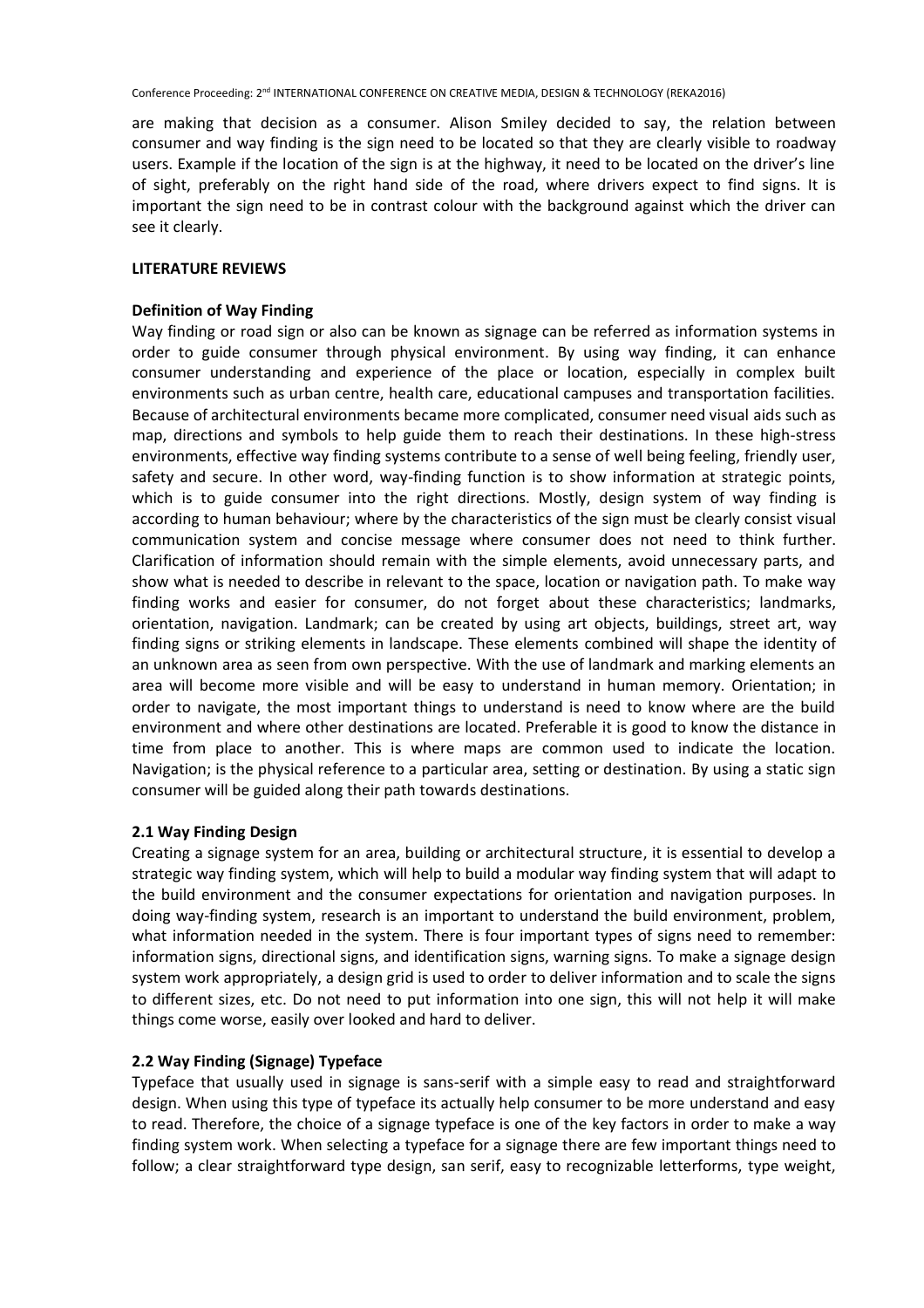spacing and using X-height for good readability.

# **2.3 Way Finding (Signage) Power Of Colour**

In way finding (signage) design, colour is the combining factors to harmonize the sign with the environment. Colour used wrongly though can create confusion and have the opposite effect to the direction that consumer looking for. Colour that work well together improve consumer experience and readability of a sign, no matter what language it is in. Colour also will allow signage to be fit for its environment, especially in specific or traditional area. For signage, the design colour and contrast should blend in well with its environment and careful consideration should always be given to ensure colours are optimal for reading at a distance and at a different angles. For example colour text on bright background, will cause a high contrast and make the word disappear. Some experts even believe that taking light reflectance reading using a scientific approach can assess suitable colour contrast.

# **2.4 What Is Semiotic**

Semiotic or semiology first emerged in early 1900 Werner Hammersting cited at olinda.com (2000). Ferdinand de Saussure defined that concept of language is the system of mutually defining entities. Saussure stated that, a sign is made up of two parts, the SIGNIFIER and the SIGNIFIED. Signifier is where the image or sound conveys meaning and communicate, where by signified is refer to the meaning it conveys. Example, when we see a different genders icon at restroom, we will automatically know how to react with them. We know without even think about it. This type of icon actually has been established long time ago, which we learn during our child's time. For Saussure, language itself makes meaning rather than simply conveying meaning. This meaning making is why the theories of Saussure have become important to literary theory. When people understand the language is a sign system and not just a naming of objects, people read and discuss literary works differently. And from that, people able to analyse the various meanings embedded in a text and how one text influence another. In semiotic, sign don't only need to be visual, they can be aural and sonic signs too, such as the sound of an ambulance siren, usually heard before the vehicle is seen. While according to Charles Sander Peirce, semiotic theory relate with relationship of symbol, icon and index. The understanding of all items been applied with good collaboration and compliments to each other. The interpretation been made is accordingly coming from perceptions of human, themselves and changes will be happen due to their attitude, location, or demography characteristics.

# **2.4.1 Signs Function**

A sign can be defined as anything that can be used to stand for something else, but understanding how signs function is somewhat complicated because according to Peirce and his semiotic theory, there are always "others" involved. Something, which stands to somebody for something in some respect or capacity. (1977, p.27).

# **2.4.2 Icon, Index, Symbol**

In Peirce theory of semiotics there are three kinds of signs; icon is communicate by resemble, index; communicate by logical connection and symbol; communicate by purely conventional and whose meaning have to be learned.

# **2.4.3 Denotation**

Denotation generally defined as literal or dictionary meanings of a word in contrast to its connotative or associated meanings. Example word 'rose' in a dictionary, people will see it as a type of flower but in literature it referred to as a symbol of love.

# **2.4.4 Connotation**

Connotation refers to a meaning of feelings or idea that is suggested by a particular word although it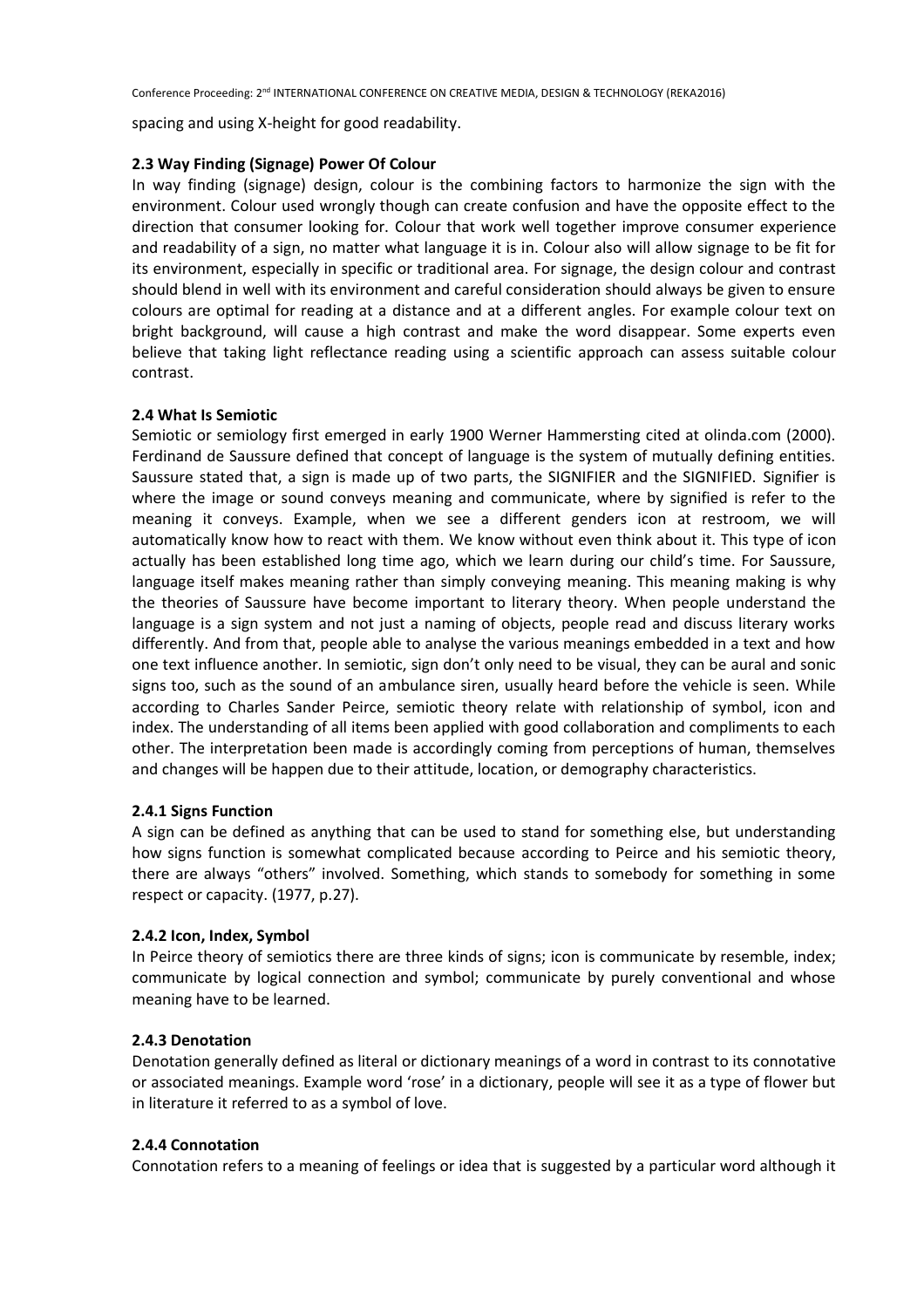need not be a part of the word's meaning, or something suggested by an object or situation. For example, the words youthful, childish or childlike have the same denotative but different connotative meanings. Childish and childlike have a negative connotation as they refer to immature behaviour of a person. Whereas, youthful implies that a person is lively and energetic.

# **Semiotic And Way Finding Possibility**

Built environments have varying levels of way finding ease, and low levels of way finding ease matter because difficulty in way finding leads to stress and frustration, functional inefficiency, inaccessibility, and poor safety. When individuals are lost or disoriented, they blame themselves, feel stupid, frustrated, and anxious, and they can be angry or resent the environment because of the difficult situation the environment has put them in. Understanding the meanings way finders infer from way finding tools is critical to design facilities that can be navigated more effectively and efficiently. This would be possible through research that attempted to understand semiotically which meanings architects, interior designers, and other experts ascribe to way finding tools and how this matches or differs from the meanings way finders infer from the tools. Understanding this difference may lead to the design of way finding tools based on users' pre-existing notions of the meaning(s) of environmental symbols, decreasing feelings of looseness, frustration, and anxiety and increasing user satisfaction with a given built environment. According to Saussure explanation the sign is a two-sided psychological entity that unites concept (or signified) with sound-image (or signifier) by having signified and signifier recall each other (Raber, 2003). Saussure's semiotics requires an intentional purpose of the sign, identifies the arbitrary nature of the relationship between signifier and signified in the sign, and necessitates that explanation of meaning be accomplished within the context of society (Culler, 1986). It is important for way finding research to rely on Saussure's semiotics rather than Peirce's since way finding signs must have intentional meaning in them, the meaning of location and direction (sign), expressed through the unification of arrows or words (signifiers) and content or language (signified). The meaning of a way finding sign is not inherit to the sign or static and it may not cross societal boundaries According to Saussure any sign system must be part of community because value exists only within the community (i.e., not before it, outside it, or within its individual members) (Saussure 2006). This means that any semiotic analysis of way finding signs must occur within a given society, it must take account the context of that society and may not be generalizable outside that society.

### **PROBLEM STATEMENTS**

Way finding should be a part of the tool in decision-making or solution that lead to help people's surroundings to find their navigation place. Apart from that, the good way finding should be able to communicate the effective direction, having some initial relationship and connection with space or environment. The person's spatial behaviour will capture the overall image of the location, and this process is linkage with cognitive mapping describes with people's capability to visualize the place or location. Some issues of way finding should be revealed as it lead to bad experience to consumers or travellers that might having some wrong interpretation due the inaccuracy usage of graphic elements such as colour and symbols. Consumers might able to get lost once all the visual doesn't lead to solve location- based problems. For example, a visitor who has first experience with the hospital area, will much depending to the way finding once entering but if they lack of knowledge and information, nothing will looks familiar, and if they try to navigate by their own without asking people, maybe will lead to great confusion, waste times during navigating and frustrating. Carpman and Grant (2001) discovered that, "It is important to consider that way finding problems have their own particular cost in the healthcare environment. Stress caused by disorientation may result in feelings of helplessness, raised blood pressure, headaches, increased physical exertion, and fatigue. In addition, patients may be affected by the way finding troubles of visitors who, because they became lost, may have less time to spend with patients."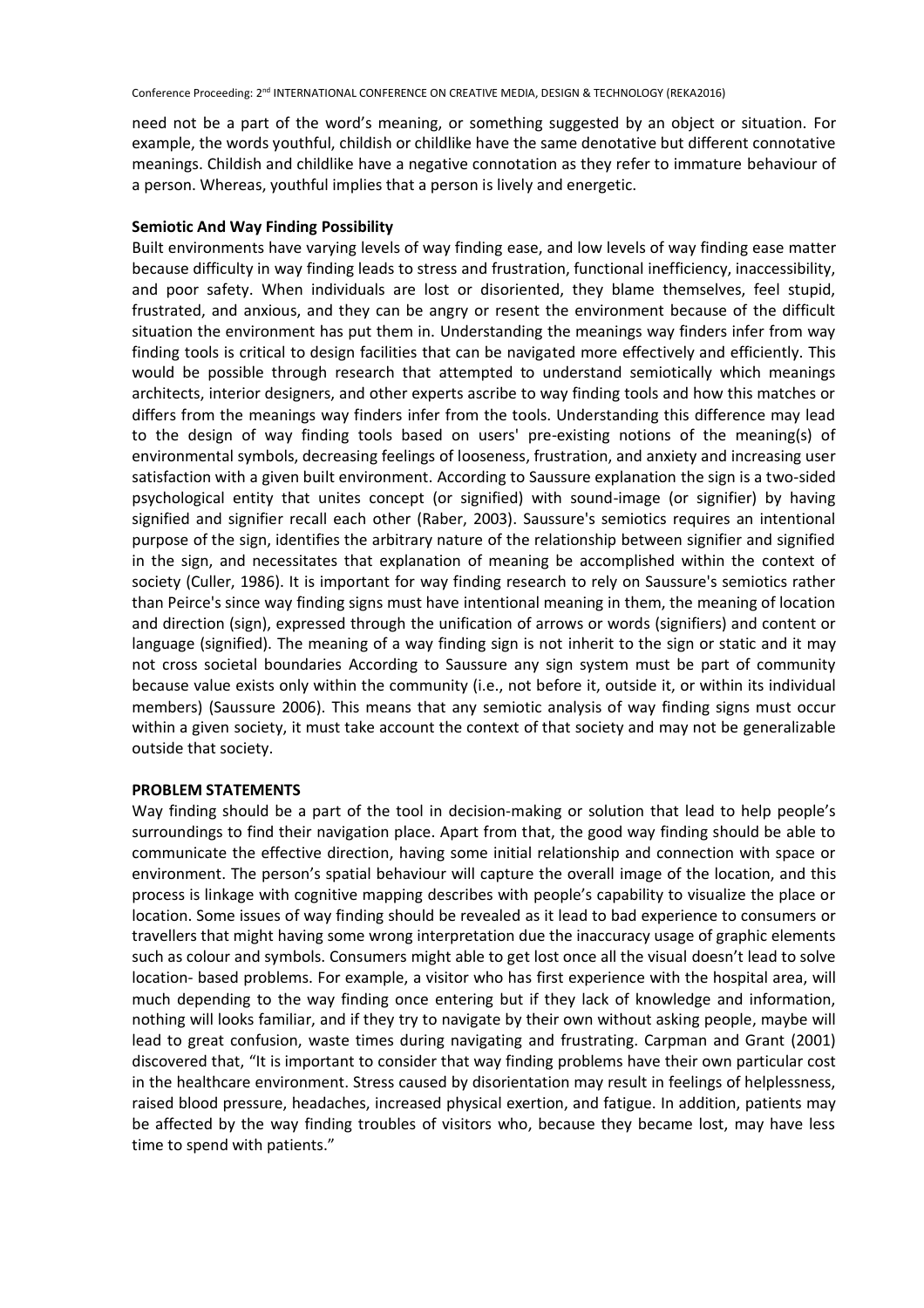### **METHODOLOGY**

### Procedure and Participants

Association of 100 young consumers (male=28, female=72) were been asked to respond on survey questions, it was performed by exposing the different design systems of way finding in Malaysia, reflecting with location, spatial environment, understanding of semiotic elements such as icon, symbol, index, denotation and connotation (refer figures 1 below). Therefore, participants need to make their own observation, lead to meaning differentiation, based on individual conditions. The information of semiotics, and its complementary elements been discussed further, with intention to increase the knowledge and awareness of participants based on topic, the some helps of stimulation of cognitive mapping on how to deal with meaning interpretation.



Figure 1: Differentiation of Design System in Malaysia

#### **RESULTS & DISCUSSION**

The way peoples interpreting any kind design of signage is reflecting with the way they able to recall the memory of codes, signs, icons, in relation with locations and spatial area. The understanding of cognitive mapping been applied through out of research. Cognitive mapping is "... a process composed of a series of psychological transformation by which an individual acquires, codes, stores, recalls and decodes information about the relative locations and attributes of phenomena in his everyday spatial environment." (Downs & Stea, 2005: 9). It concerns a spatial cognition: how we think about space; and how people learn and use spatial information about environment. We notice that our memory has to integrate spatial information with non-spatial information (Garling & Evans, 1984). Cognitive mapping has been used in three different behaviors: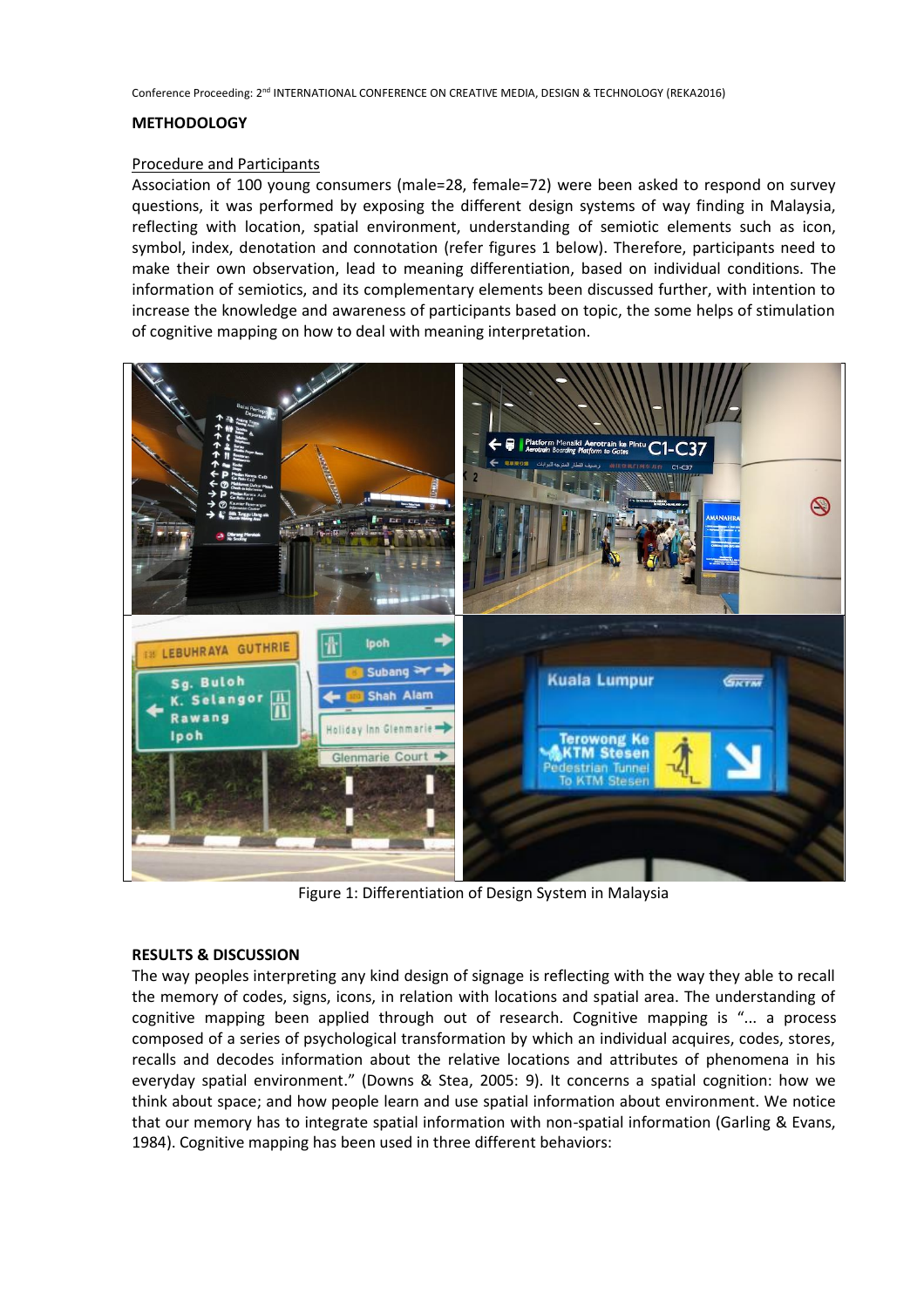- i- A descriptive title for studying how people learn and remember spatial information about an environment.
- ii- ii- A descriptive phrase for the process of thinking about spatial relations.
- iii- iii- A descriptive name for understanding cognition in general.

### - (Kitchin& Freundschuh, 2000)

It has been a basic principle to use the mapping when dealing with internal manners. They are internal representations or models of the world in which we live (Portugali, 1996). " The stronger a mental map we have, the more confident we are about walking to our destination and exploring new areas on foot" (Transport for London, 2007:15). Kitchin has produced a collection of phrases in literature review related to spatial representations including abstract maps (Hernandez 1991); cognitive images (Lloyd 1982); cognitive maps (Tolman, 1948); cognitive representations (Downs& Stea, 2005); cognitive schemata (Lee 1968); environmental images (Lynch 1960); mental maps (Gould 1966; Gould & White 1974); topological representation (shemyakin 1962). The synonymous terms is referring for internal spatial representation of environmental information. The purpose of the survey is to examine the response of way finding in Malaysia among young consumer. The survey contains 2 sections; section A is more in gaining a feedback and response on how they perceive the design of way finding in Malaysia. While section B concentrated more on ideas and recommendations needed in future. With total of 100 participants (72 females & 28 males), the question will be answered by using number rating from one to five. Only the higher score result considered as the best feedback to describe about the research purpose. According to result shows in Section A (Table 1) below, between gender male and female, majority female (total of 38) agreed that way finding in Malaysia is easy to look compared to male (total of 13) which they think it is not easy and hard to look. While for *easy to feel* (F:35 > M:16), *understandable* (F:40 > M:14), *informative* (F:36 > M:12) on way finding still female the higher compared to male, as for female it felt more convenience. While feedback and response on appropriate *symbol, icon, suitable text* and *colour*, female think that it is more appropriate and suitable because for them it is easy to read and refer when they used the signage if compared to male felt burden and hard. For *correct direction towards location* and *getting lost using way finding* female is still higher with both total 66 compared with male only total of 27, because for female they agreed that by refer to signage (way finding) they felt that the time is much more safe and they can reach the destination without late and lost. While for additional *aids besides using way finding,* female still the higher total of 32 compared to male 10 only, because according to female they still need other additional aids such as stand by person at certain places such as public transports area. While for *helpful* and *friendly use* part, both total with 75 females agreed that most of the way finding in Malaysia is actually help them to reach their destination compared to male only total of 27.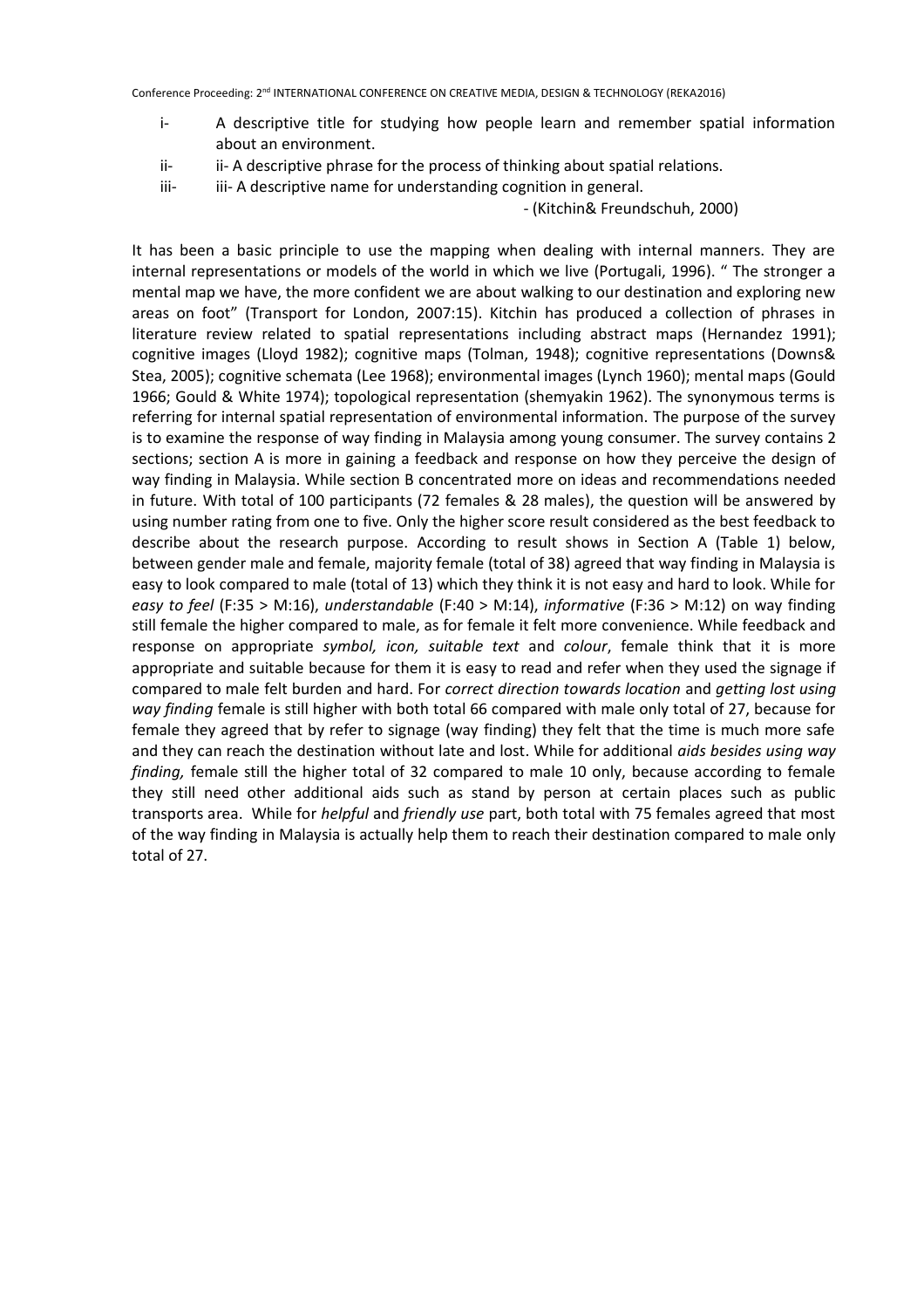### **Table 1**

Feedback/response on the concept of way finding in Malaysia

| Section A - Feedback/response on the concept of way finding in      |             |               |
|---------------------------------------------------------------------|-------------|---------------|
| <b>Malaysia</b>                                                     | <b>MALE</b> | <b>FEMALE</b> |
| Is it easy to look?                                                 | 13          | 38            |
| Is it easy to feel?                                                 | 16          | 35            |
| Is it understandable?                                               | 14          | 40            |
| Is it informative?                                                  | 12          | 36            |
| Use appropriate symbol?                                             | 16          | 32            |
| Use appropriate icon?                                               | 12          | 36            |
| Use suitable text?                                                  | 11          | 35            |
| Use suitable color?                                                 | 12          | 37            |
| Is it good enough to find a correct direction to your location?     | 17          | 38            |
| Have you ever lost by using way finding?                            | 10          | 28            |
| Do you always need some other aids to find location rather than use |             |               |
| way finding?                                                        | 10          | 32            |
| Do you think it's helpful?                                          | 13          | 33            |
| Do you think it's friendly user?                                    | 14          | 42            |

For result in section B, with the same total 100 of respondents (72 females & 28 males), the question will be answer by using number rating from one to seven. Only the higher score result considered as the best feedback to describe about the research purpose. According to the result shows (Table 2) below, with total of 48 females recommend that for future way finding design to use text that perceive meaning and colour to show the difference location or meaning compared to males only total 18 respondents that way finding need to be improved. While for part *eye contact message* and *appropriate medium used for future*, both result shows females with total 39 respondents suggest to increase more on eye contact towards way finding and medium on way finding need to be improve by using mediums such as 3D sign board or light up lettering but again according to male with total 16 respondents only suggest to have some changes for future. While for *hierarchy* position, 22 females agreed that way finding need to have a proper hierarchy in terms to catch reader eyes but again according to male only 8 respondents said that the hierarchy is important. While for *specific language used to differentiate location, particular colour, specific size to differentiate location, using vibrant symbols or icon to grab attention* and *using translation*, according to females with total result 61 agreed that way finding need to have some changes in future such as using specific language, colour, and sizing to differentiate location this is easy for young consumer that don't really understand the text they can refer to the colour or size but compared to males only total 23 agreed need to have changes. While result for using vibrant symbols or icon and using translation for way finding design, females with total 49 respondents said that, way finding can use vibrant symbol or icon to show the different or maybe use translation word to represent place this is to make other people easy to understand the way finding but for male only 14 respondents agreed. For way finding to use *specific age, gender, culture, political views, heritage value,* and *shows religion,* with total combined results 123 from females agreed that, way finding need to have this sort of categories to show Malaysia towards outsider compared to males only 50 agreed that way finding need to add on this category.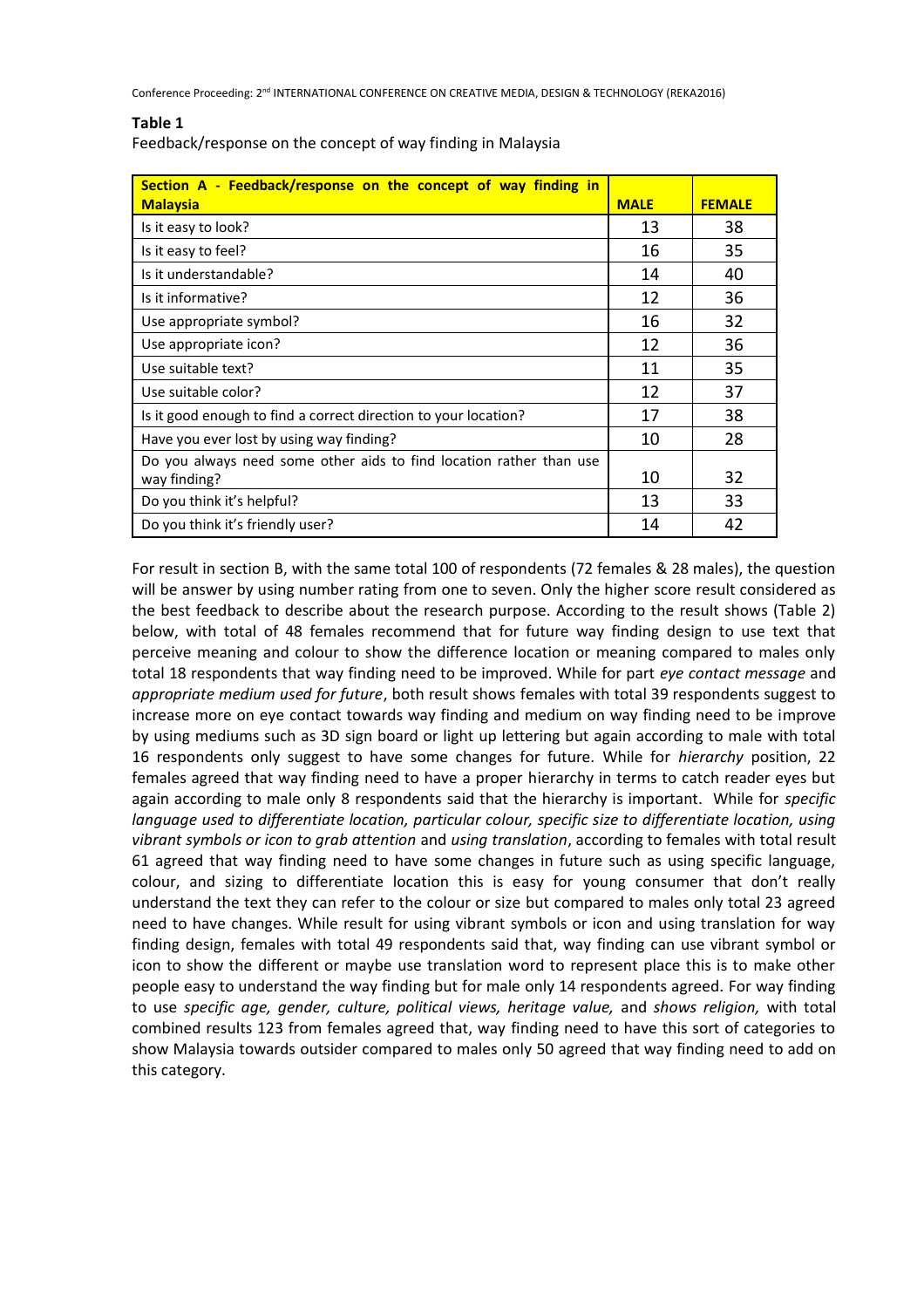### **Table 2**

Recommendations in improving the concept of way finding in Malaysia

| <b>Section B - Recommendations in improving the</b>               |             |               |
|-------------------------------------------------------------------|-------------|---------------|
| concept of way finding in Malaysia                                | <b>MALE</b> | <b>FEMALE</b> |
| Use text to perceive meaning                                      | 11          | 24            |
| Use color to differentiate meaning                                | 7           | 24            |
| Increase sizing to grab eye message                               | 8           | 18            |
| Use appropriate medium such as 3D Signboard or Light up Lettering | 8           | 21            |
| Relocate new position or hierarchy                                | 9           | 22            |
| Use specific language to differentiate location                   | 8           | 18            |
| Use particular color to differentiate location                    | 8           | 20            |
| Use particular sizing to differentiate location                   | 7           | 23            |
| Use vibrant symbols or icons to grab attention                    | 7           | 26            |
| Use translation                                                   | 7           | 23            |
| Way finding with for specific age                                 | 6           | 22            |
| Way finding with specific gender                                  | 8           | 21            |
| Way finding shows culture                                         | 11          | 24            |
| Way finding shows political views                                 | 9           | 16            |
| Way finding shows heritage value                                  | 7           | 22            |
| Way finding shows religion                                        | 9           | 18            |

# **CONCLUSION**

Therefore, most of the youngster preferred that way finding in Malaysia need to be improved for future due to the current and existing way finding now is not a friendly user. By improving the design, color, text, size and etc. it will help young consumer easy to understand the direction. In this research, researchers provided a questionnaire that answer to young consumer opinion about way finding design, the application and the importance of the way finding towards them. In way finding, the implication of cognitive mapping is able to give some proper meaning in order to communicate with spatial environment. The stimulation of meaning, gathering of perceptions, resulted with the ideas and clues towards the improvement for the future. Based on the previous survey being done, most of the young consumer preferred that way finding should be more understandable, easy to look and should put some additional aspects during navigating. Therefore, there is some suggestions to clearly described the design system of way finding with help of text as a medium to deliver the meaning effectively. Consideration on that aspects would probably enhance the level of understanding perceived by peoples surrounding, suit with the spatial environment and will reduce the stress of feeling, confusion, frustration, illness and unhappy experience once navigate.

# **REFERENCES**

Berger, A.A (2016, April 22). Semiotics & Culture Cristim. Retrieved from *http://www.dartmouth.edu/~engl5vr/Berger.html*

Clarisse Sieckenius de Souza\*, Simone Diniz Junqueira Barbosa, Raquel Oliveira Prates (2001 ). A semiotic engineering approach to user interface design. Retrived from Elsevier Science

Consumer l Definition of Consumer by Merriam Webster (2016, April 22). Retrieved from *http://www.merriam-webster.com/dictionary/consumer*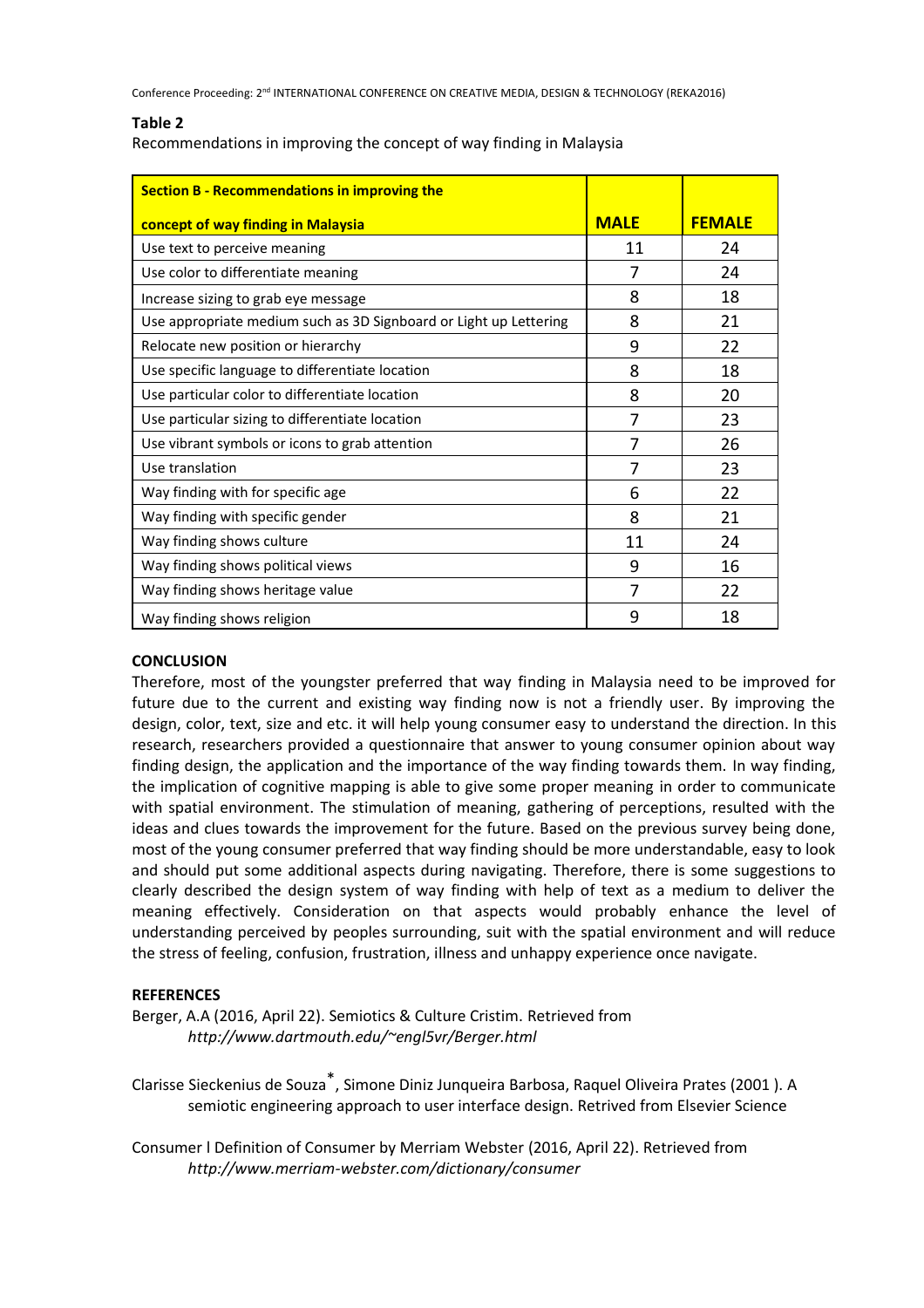Different Types of Attractions l Colour Tracks. (2016, April 22). Retrieved from *https://researchprojectgroep3.wordpress.com*

Food labels: Do consumers perceive what semiotics want to convey? Gastón Ares, Betina Piqueras-Fiszman , Paula Varela, Ricardo Morant Marco, Arantxa Martín López , Susana Fiszman, Food labels:

- Do consumers perceive what semiotics want to convey?(2011). Retrieved www.elsevier.com/locate/foodqual
- G.D. DharmaKeerthi Sri Ranjan, Faculty of Mass Media, SriPalee Campus, University of Colombo, Sri Lanka(2010). Science of Semiotic Usage in Advertisements and Consumer's Perception. Retrieved by Journal of American Science

Hammerstingl, M. (2016, April 22) A Brief History of Semiotics. Retrieved from

*http://www.olinda.com/VC/lecturer/Semiotics/semiotichistory.htm*

*https://designworkplan.com/wayfinding/introduction.htmway*

Introduction of Way Finding & Signage Design (2016, April 22). Retrieved from

- Mandel, H.L (2016, April 22). Attributing & Defining Meaning To Built Environment : The Semiotics of Way Finding. Retrieved from *https://www.asis.org/Conference/am09/openproceedings/posters/5.*
- McCartney, A. (2016, April 22) What Road Signs Say About Human Perception. Retrieved from *http://blog.visual.ly/road-signs-human-perception/*
- Perception l Define Perception At Dictionary.Com (2016, April 22). Retrieved from *http://www.dictionary.com/browse/perception*
- Raubal, M. (2016, April 22). Human Wayfinding In Unfamiliar Buildings : A Simulation With A Cognizing Agent. Retrieved from *http://www.raubal.ethz.ch/Publications/RefJournals/3442\_CognProc01*

Semiotics And Perception: Do Labels Convey The Same Messages To Older And Younger Consumers?.

- Betina Piqueras-Fiszman, Gastón Ares, and Paula Varela (2011). Retrieved from Journal of Sensory Studies
- Semiotics l Defines Semiotics At Dictionary.Com (2016, April 22).

*http://www.dictionary.com/browse/semiotics*

- Smiley, A. (2016, April 22). Sign Design To Meet Consumer Needs & Preferences. Retrieved from *http://www2.gnb.ca/content/dam/gnb/Departments/thc-tpc/pdf/TIF-IT/SignDesign.pdf*
- Understanding Way-Finding: Perception & Cognitive Mapping, (…). Retrieved from www.cpasegypt.com/pdf/Abd\_ElBaser/M.SC/002.pdf